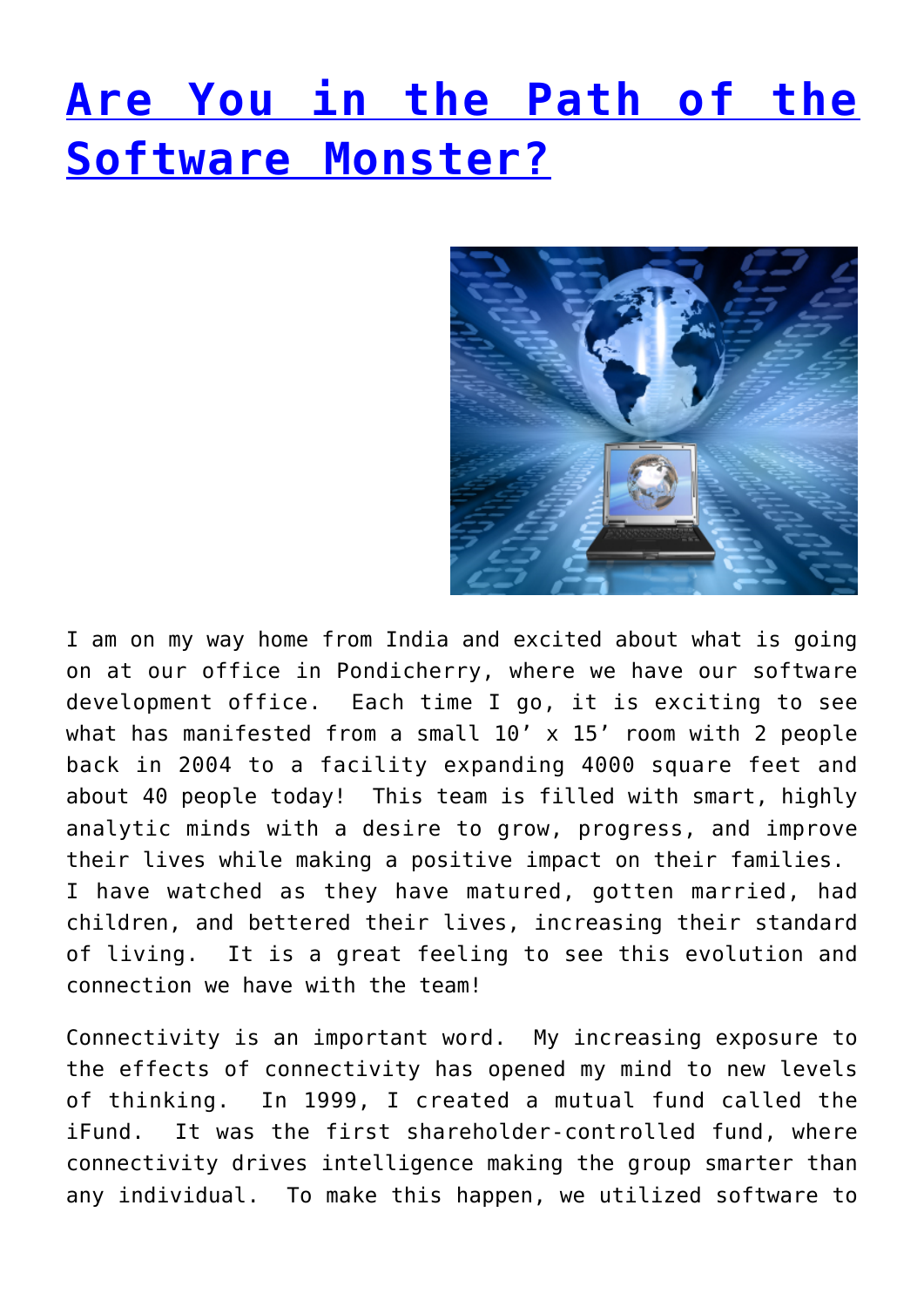bring shareholders together to manage the portfolio. From that moment, I knew software would be the driving force connecting a business to it's customers, financials, inventory, and new markets.

 I recently read an exciting article by [Marc Andreessen](http://blog.pmarca.com/) in the Wall Street Journal called ["Why Software is Eating the](http://online.wsj.com/article/SB10001424053111903480904576512250915629460.html) [World."](http://online.wsj.com/article/SB10001424053111903480904576512250915629460.html) Marc invented the Netscape Browser which changed the landscape of how we connect online. He explains that software is a huge growth opportunity! Companies like HP are transitioning from the PC hardware biz into software for better prospects. He believes the future of the world economies is brighter because of the potential expansion of the software industry.

Marc says, "My own theory is that we are in the middle of a dramatic and broad technological and economic shift in which software companies are poised to take over large swathes of the economy." He believes the growth we saw over the past decade from about 50 million people to 2 billion people connected will translate to 5 billion connected using smartphones in the next 10 years! Imagine the power of 5 billion people connected . . . real time, all the time!

This makes me wonder about the possibilities for new businesses, including low start-up costs for internet based operations, as well as the potential problems for existing businesses not moving in this direction. His examples include how software has changed music with Apple, books with Amazon, movies with Netflix, direct marketing with Google and Groupon, telecom with Skype, and recruiting with LinkedIn. Organizations in every industry need to be aware of this software revolution!

My partner April Cox and I created **Efficience** in 2004 to build [custom software applications](http://anentrepreneurialjourney.com/solutions/types-of-solutions/customized-software-enhancements/) for others and to generate products that are niches to help businesses improve. [Sluice](http://sluiceit.com) and MeetingHabits are two products we have out there, and we